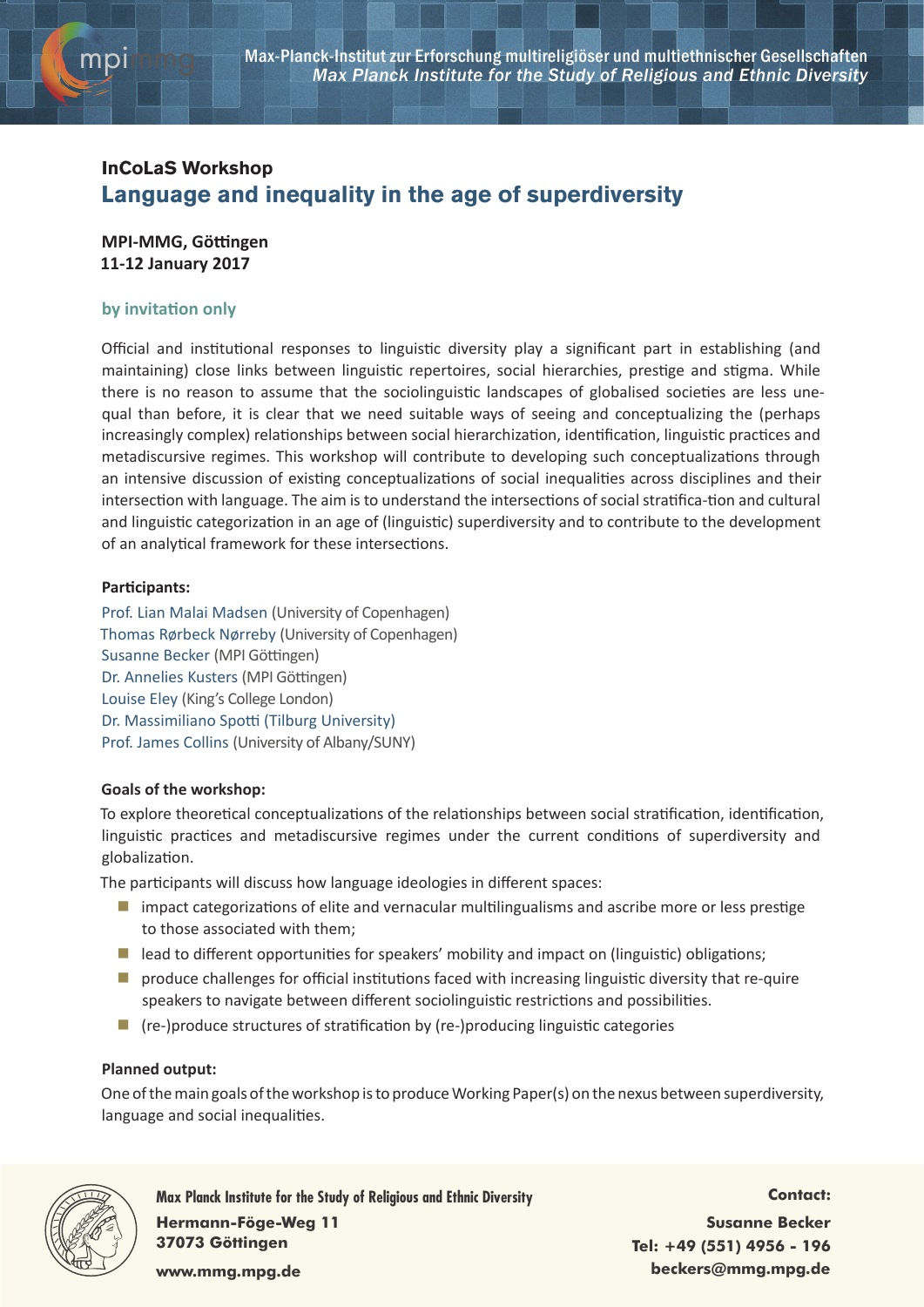

## **Programme**

# **Wednesday, 11 January 2017**

| 09:30 | Welcome remarks |
|-------|-----------------|
|       |                 |

09:45-11:15 **Session 1: General discussion**

- What do we mean when we talk about social inequalities?
- How do we conceptualize the relationship between language and social inequalities? *Coffee break*

### 11:30-13:00 **Session 2: Presentations + discussions of case studies**

**Annelies Kusters:** "Customer interactions between deaf and hearing Mumbaikars" **Louise Eley:** "Signage and ground-level symbolic power in a Frankfurt neighbourhood in transition"

13:00-14:00 *Lunch*

### 14:00-15:30 **Session 3: Presentations + discussions of case studies**

**Lian Malai Madsen and Thomas Rørbeck Nørreby:** "The symbolic organization of languages at a high prestige school"

**Susanne Becker:** "Language and asylum in Germany - Linguicism, commodification of language and linguistic rights"

*Coffee break*

16:00-17:30 Open Keynote **James Collins**: Registers and Racialization in South Africa

# **Thursday, 12 January 2017**

## 09:30-10:45 **Session 1: General discussion**

- (How) Do we have to rethink social inequalities in an age of superdiversity?
- (How) Do we have to rethink the nexus of language and social inequalities in an age of superdiversity?

*Coffee break*

- 11:00-12:30 **Session 2: Conceptualizing a position paper**
- 12:30-13:30 *Lunch*
- 13:30-15:00 **Session 3: Organizational issues**

*Coffee break*

15:15-15:30 Closing remarks



**Max Planck Institute for the Study of Religious and Ethnic Diversity Hermann-Föge-Weg 11 37073 Göttingen**

**Contact: Susanne Becker Tel: +49 (551) 4956 - 196 beckers@mmg.mpg.de**